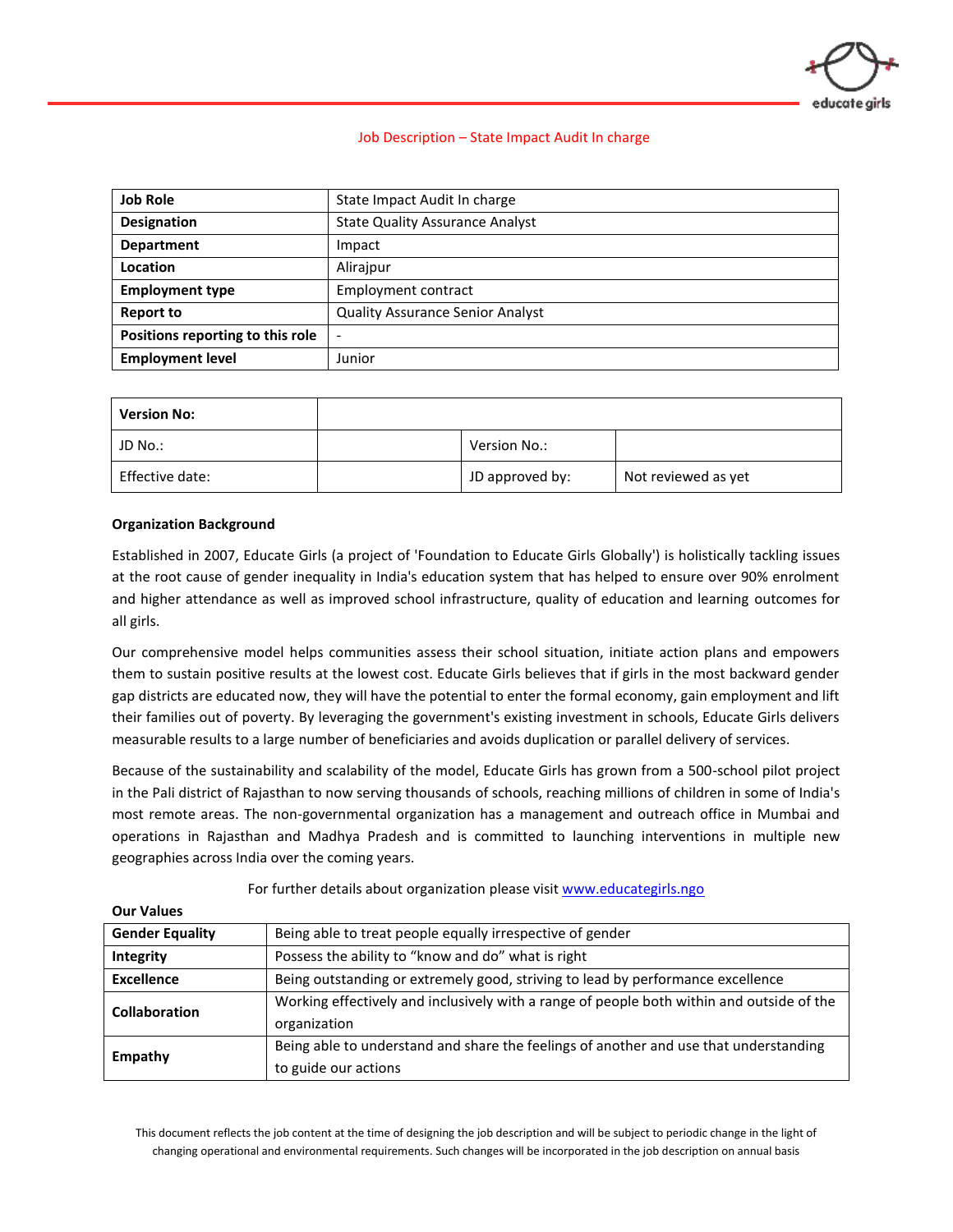

**Our Competencies**

| <b>Strategic Thinking – Think big yet</b>            | <b>Taking Ownership - Feel</b> |                                                        | Analytical Thinking - Stay true to |
|------------------------------------------------------|--------------------------------|--------------------------------------------------------|------------------------------------|
| act focused                                          | responsible & accountable      |                                                        | your data                          |
| <b>Developing Talent</b> – Growing and taking people |                                | <b>Ensuring Alignment</b> – Think differently but work |                                    |
| together                                             |                                |                                                        | together                           |

# ✓ **Job Profile**

# ✓ **Scope & overview of the role:**

This position reports to the Head of Audit team at Educate Girls. This role is responsible for collecting field data to measure for stakeholder engagement, EG's progress towards long term outcomes and to comment on quality of data and processes used on field. This role plays a key position in the region to keep the RM abreast about quality and program implementation issues to ensure rapid course correction and inform long term strategy of EG.

# ✓ **Areas of Responsibility:**

- 1. Planning and review
- Support Head of Audit in preparation of Annual Audit plan.
- Prepare the audit action plan and micro plan for your region.
- Review of the Annual plan on Monthly and quarterly basis report
- Provide reports to DM / MI (Audit) Impact on monthly and quarterly basis

2. Field survey and data collection for stakeholder engagement measurement and sustainability measurement and assurance

- Ensure the quality of data and data collection process for external evaluation readiness
- To support in the tools and questionnaire development for all stakeholder surveys under Audit
- To collect the information and data from the stakeholders for measurement of the program activities impact.
- To identify, collection of program information on key indicators from the community, schools and other stakeholders for enhancement of the program.
- Cross verify data quality of data collected by field staff.
- Provide assistance to Impact Operations in roll out of tools and processes as and when required

#### 3. Reporting

- Directly responsible to ensure compilation and forwarding reports such as;
- Tracker update daily base
- District visit report

- Coordinate and Ensure smooth and error free reporting on the internal monthly progress report and the quarterly progress report for projects.

- Any other reports, tabulation as needed
- Develop effective feedback loops to ensure data & reports and circulate impact feedback to all relevant parties regularly to support planning and decision making at all levels